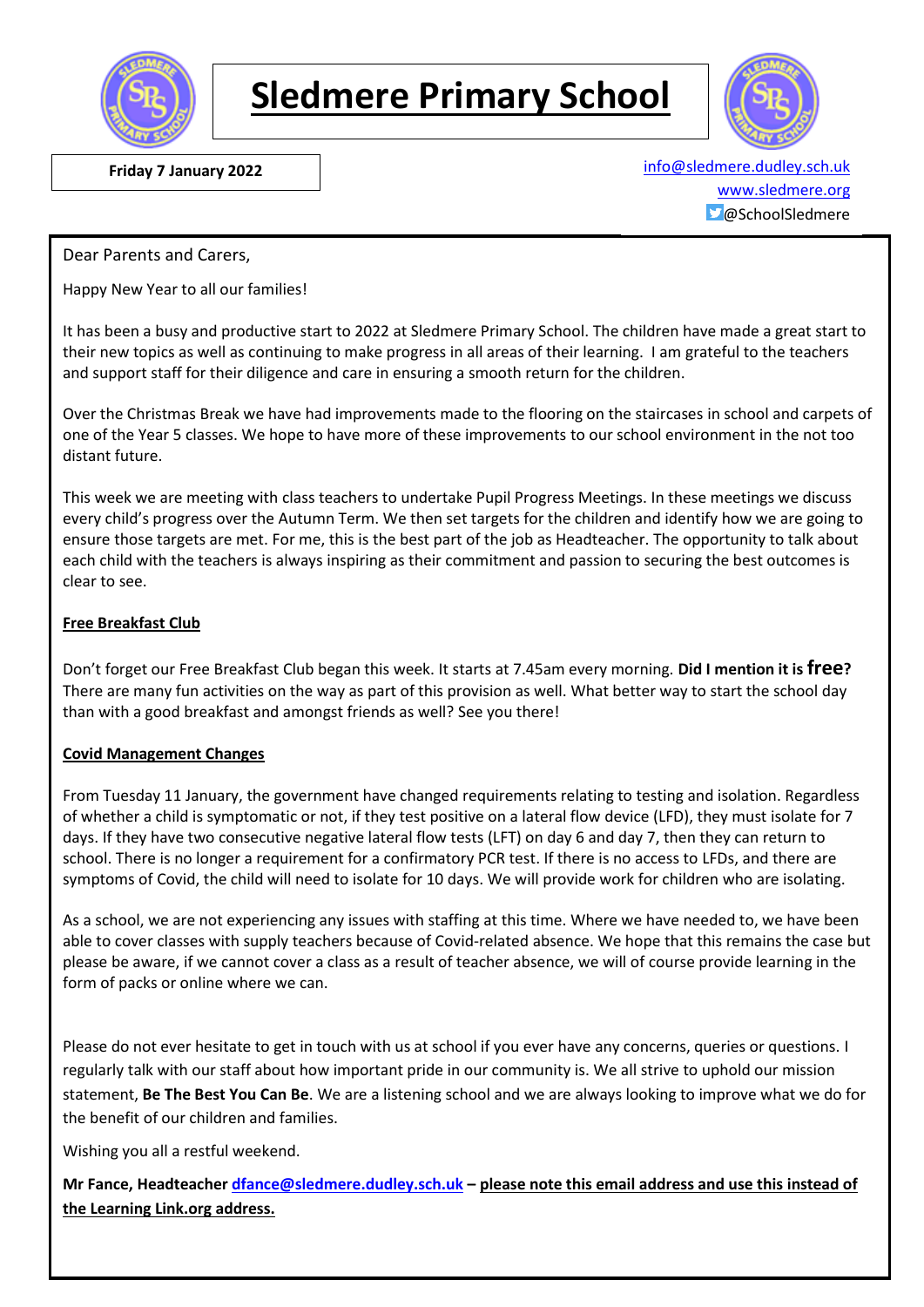



### **Learners of the Week!**

*Nursery* **London: Halle Woodall and Jayden Whitehouse** *Reception* **Cardiff: Nevaeh Gammon and Archie Billingham Belfast: Mohammad Ubaid and Remy Brown Edinburgh: Alyssia Round and Hassan Khan** *Year 1* **Paris: Umer Kiyani and Leona Nji Rome: Sofia Khan and Niall Greenfield Madrid: Noah Woodruff and Poppy Wakeman** *Year 2* **Barcelona: Riley Lawton and Maria Aqsa Berlin: Rehan Iqbal and Xyae Simons Budapest: Moteeb Zeb and Grace Elonge** *Year 3* **Beijing: Wiktoria Grabowska and Gabriel Borta Tokyo: Areesha Mir and Joey Griffiths Singapore: Kyle Green and Aisha Rehman** *Year 4* **Doha: Ayaan Hamin and Annika Price Abu Dhabi: Connor Nicholas and Isobelle Cooper Dubai: Kobe Mistry and Lily-Rose Hall** *Year 5* **Toronto: Alfie-James Powell and Millie Greenfield Chicago: Adam Qayyum and Ellesse Worton Boston: Isabel Bruce and Ayaan Khan** *Year 6* **Brasilia: Dylan Kay and Evie Kane Lima: Alihaider Habib and Maroush Imran Santiago: Eryn Field and Junaid Shafiq**

These are the pupils selected this week in recognition of our school values... **Respect, Responsibility, Kindness, Perseverance, Confidence, Resilience**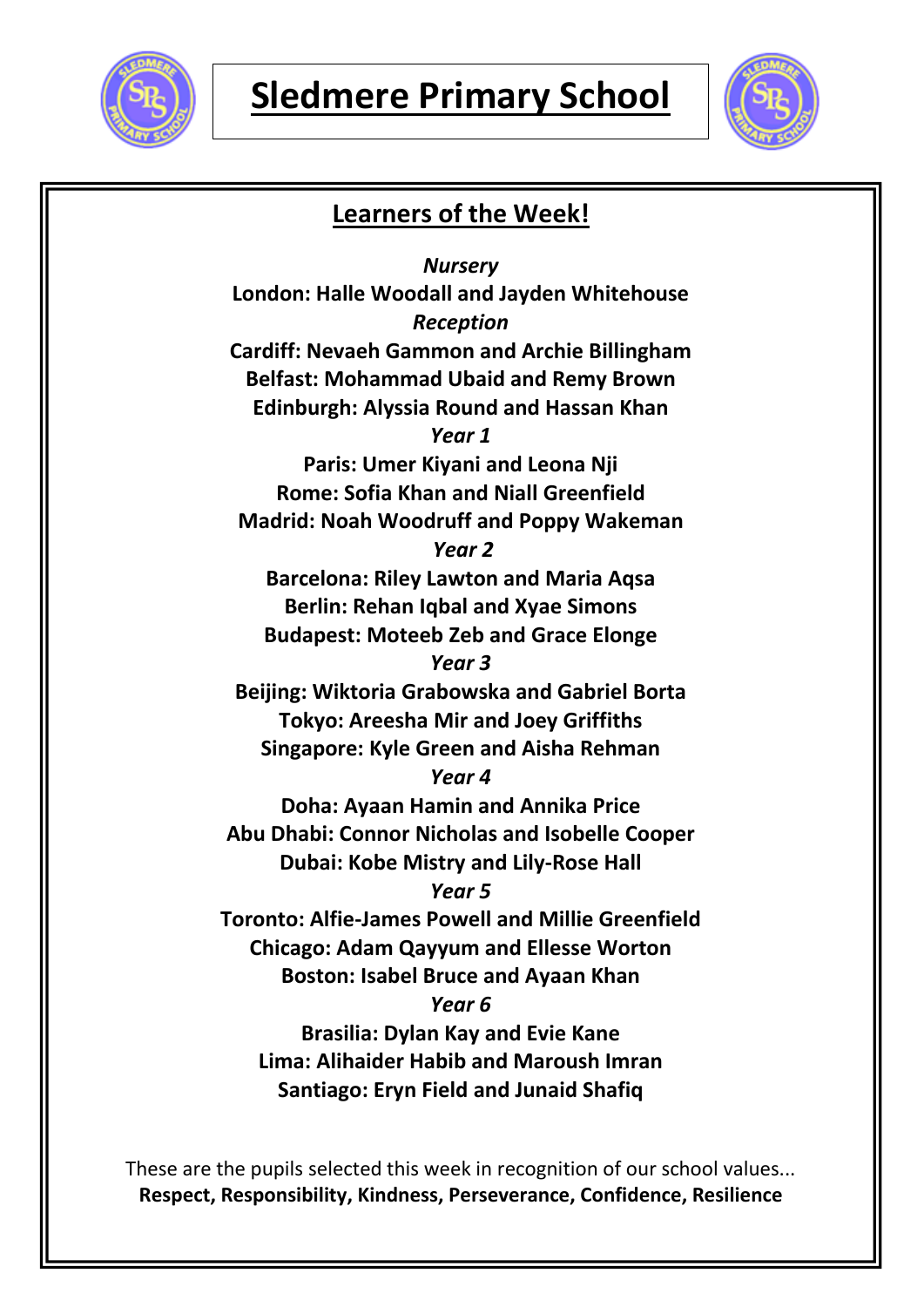



### **Messages from the School Office**

- Applications for **September 2022 Reception places** need to be made by the **15th of January 2022**.
- Please return GDPR forms to the school office as soon as possible.
- The additional Flu immunisation session will be on Wednesday  $26<sup>th</sup>$  January.
- We have a few afternoon and full time (30 hours) **nursery places** for **September 2022.** Please return your completed application forms to the school office by Friday the  $11<sup>th</sup>$  of February. Please note you will need to apply for a 30 hours free childcare code from HMRC for a full time place.
- We still have outstanding Chromebooks to be returned, if you still have one please return to school office as soon as possible.
- Please remember to leave a voice message on the school phone line, if your child is unable to attend school. **01384 818 425**

# **Covid Jabs**

Dear Parents,

The NHS is encouraging everyone eligible for their first, second or COVID-19 booster jab to walk-in and 'grab a jab' this weekend, to protect themselves and help make the Christmas period safer for us all.

There are 100 sites across the Black Country and West Birmingham, all are offering first, second and booster doses for adults aged 18 and over, as well as vaccines for 12-15-year-olds.

Appointments can be booked online via the **[National](https://www.nhs.uk/conditions/coronavirus-covid-19/coronavirus-vaccination/book-coronavirus-vaccination/) Booking System**, or by calling 119.

Walk-in appointments are also available at a number of vaccination sites across the area including Tipton Sports Academy in Sandwell, The Saddlers Vaccination Centre in Walsall, the Cardiac Rehab Gym at City Hospital and the Mander Vaccination Centre in Wolverhampton.

More information is available [here](https://www.blackcountryandwestbirmccg.nhs.uk/your-health-services/health-advice/covid-19-vaccination)

**Black Country and West Birmingham CCG**

\*\*Links in the above message will work on the digital version of the newsletter available from our website\*\*

Many happy returns to all these children, who will celebrate their birthday over the week. We wish you all the best for future health, success and happiness!

## *Happy Birthday to …*

*Raheem Robinson Remaya Robinson Jake Newton*

### *Subhan Iqbal Melody-Rose Ward*